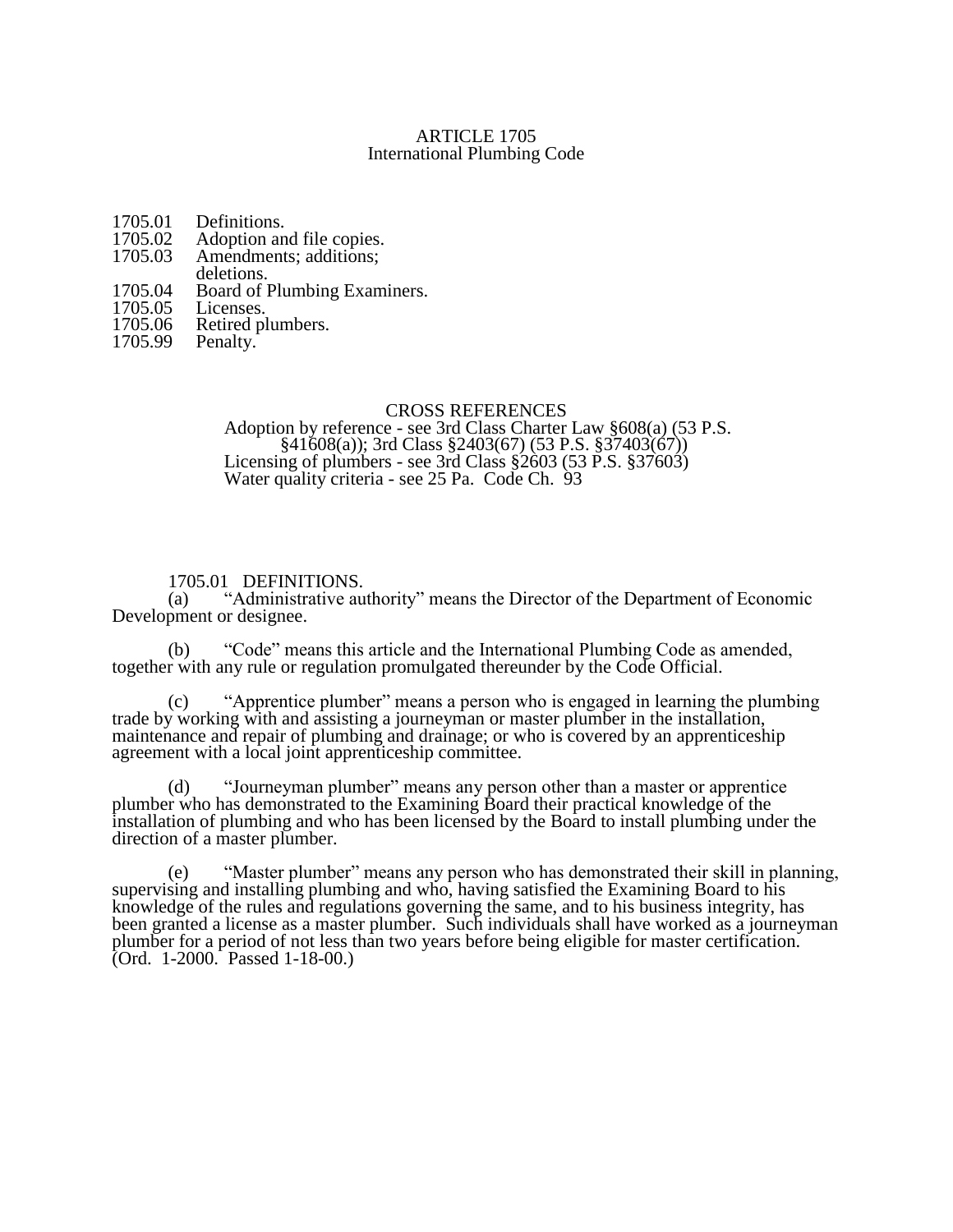# 1705.02 ADOPTION AND FILE COPIES.

There is hereby adopted by the City for the purposes of regulating and controlling the design, construction, quality of materials, erection, installation, alteration, repair, location, replacement, addition to, use or maintenance of plumbing systems, including permits and penalties, that certain code known as the International Plumbing Code, 1997 edition as published by the International Code Council, Inc., except such portions that are hereinafter deleted, modified or amended. Not less than three copies of which have been and are now filed in the offices of the City Clerk, and the same is hereby adopted and incorporated as fully as if set out at length herein. From the date on which this section takes effect, the provisions thereof shall be controlling in the construction of all buildings and other subjects therein contained within the corporate limits of the City.

(Ord. 1-2000. Passed 1-18-00.)

1705.03 AMENDMENTS; ADDITIONS; DELETIONS.

Chapter 1 Administration<br>(1) That Section 101.1

- That Section  $101.1$  Title is amended to read as follows: These regulations shall be known as the Plumbing Code of the City of York hereinafter referred to as "this Code".
- (2) Section 101.2 Scope is amended to read as follows: The provisions of this Code shall apply to the erection, installation, alteration, repairs, relocation, replacement, addition to use or maintenance of plumbing systems within the jurisdiction. Exception #1: No provisions of this Code will be construed to repeal any of the provisions and requirements of the York City Municipal Sewer Authority or its assigns. Provisions and requirements of the aforesaid sewer authority shall apply to all systems and equipment under its authority. Exception #2: Provisions and requirements of Article 931 shall apply in all cases of disagreement with this Code and in all cases the more stringent requirements shall apply. The provisions in the Appendices B, C, D, E, F, and G are hereby adopted and included as an integral part of this Code. The provisions of any other appendices not so adopted shall not apply. (3) Section 106.5.2 Fee Schedule is amended by deleting the existing text and adding
- the following section to read: A permit fee for all plumbing work shall be paid in accordance with the fee schedule as is set forth from time to time by resolution of the Council of the City of York, Pennsylvania.
- (4) Section 106.5.3 Fee Refunds is amended by deleting the existing text and adding the following to read: In the case of a revocation of a permit or abandonment or discontinuance of a plumbing project, the portion of the work actually completed shall be computed and any excess fee for the incomplete work shall be returned to the permit holder upon written request. All plan examination and permit processing fees and all penalties that have been imposed on the permit holder under the requirements of this Code shall first be collected. (Ord. 1-2000. Passed 1-18-00.)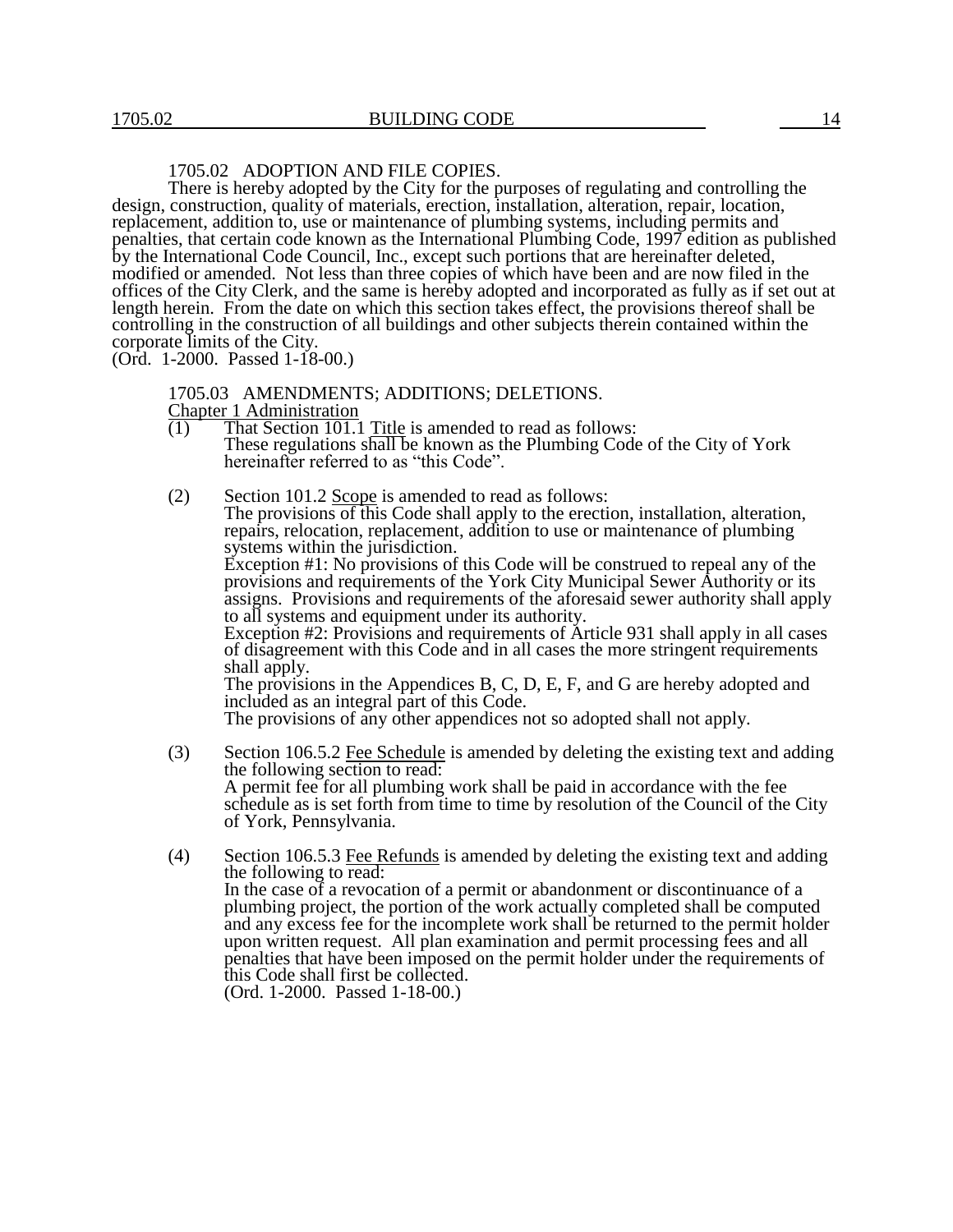- (5) Section 108.4 Violation penalties is hereby amended by deleting the existing text and adding the following section to read: Any person who shall violate a provision of this Code or shall fail to comply with any of the requirements thereof or who shall erect, construct, alter or repair a building or structure in violation of an approved plan or directive of the Code Official, or of a permit or certificate issued under the provisions of this Code, shall be guilty of a summary offense, punishable by a fine of not less than one hundred dollars (\$100.00) nor more than one thousand dollars (\$1,000) for the first two continual and uncorrected violations and not exceeding five thousand dollars (\$5,000) for the third and any subsequent continual and uncorrected violation and the costs of prosecution, and in default of the payment thereof, shall be imprisoned for not more than ninety days. Each day that a violation continues after due notice has been served shall be deemed a separate offense.
- $(6)$  Section 108.5 Stop work orders is hereby amended by deleting the existing text and adding the following section to read: Any person who shall continue any work in or about a structure after having been served with a stop work order, except such work as that the person is directed to perform to remove a violation or unsafe condition, shall be liable to a fine of not less than one hundred dollars (\$100.00) nor more than one thousand dollars (\$1,000) and the costs of prosecution.
- (7) Section 109.0 Means of Appeal is hereby amended by deleting all existing text and adding the following section to read: Section 109.0 Means of Appeal. Any person shall have the right to appeal a decision by the Code Official to the Construction Board of Adjustment and Appeals as is otherwise provided for by ordinances of the City of York, Pennsylvania.

Chapter 3 General Regulations

 $\overline{(1)}$  Section 305.6.1 Sewer depth is amended to read as follows: Building sewers that connect to private sewage disposal systems shall be a minimum of thirty-six inches below the finished grade at the point of septic tank connection. Building sewers shall have a minimum of thirty-six inches below grade.

Chapter 7 Sanitary Drainage

 $(1)$  Section 701.2 Sewer required is amended to read as follows: Every building in which plumbing fixtures are installed and every premises having drainage piping shall be connected to a public sewer.

Chapter 9 Vents

- (1) Section 904.1 Roof extension. All open vent pipes that extend through a roof shall be terminated at least eighteen inches above the roof, except that where a roof is to be used for any purpose other than weather protection, the vent extensions shall be run at least seven feet above the roof.
- (2) Section 917.1 Air admittance valves is deleted in its entirety.

Chapter 14 Referenced Standards

 $(1)$  That the "building code" shall be the BOCA National Building Code, 1999 edition, or such other edition, as is adopted by the City of York, Pennsylvania.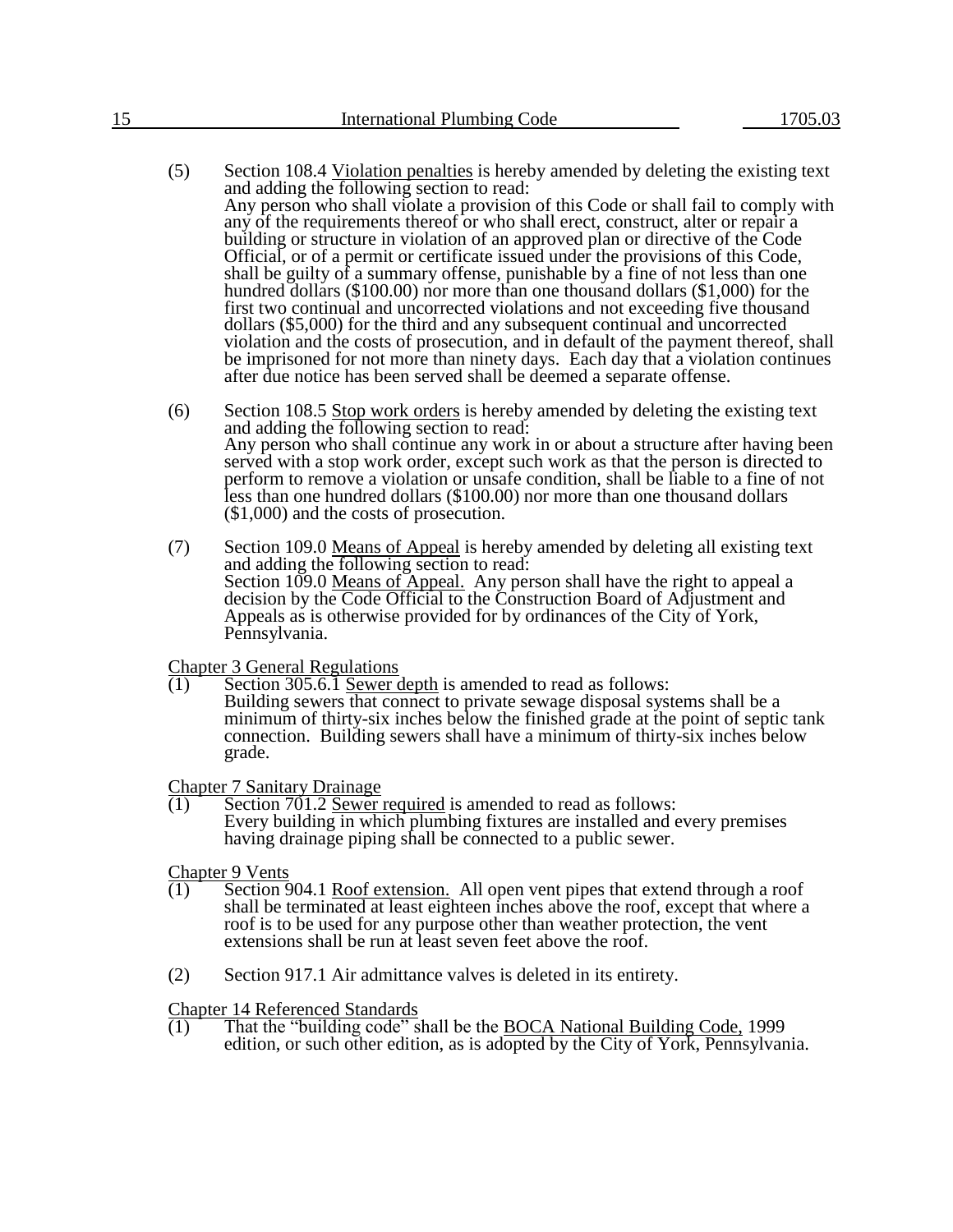- (2) That the "gas code" shall be the NFPA 54 National Fuel Gas Code, 1996 edition, or such other edition, as is otherwise adopted by the City of York, Pennsylvania.
- (3) That the "mechanical code" shall be the International Mechanical Code, 1996 edition, or such other edition, as is otherwise adopted by the City of York, Pennsylvania. (Ord. 1-2000. Passed 1-18-00.)

#### 1705.04 BOARD OF PLUMBING EXAMINERS.

(a) Establishment, Composition, Tenure and Compensation. There is hereby established with the Department of Economic Development a Plumbing Examination Board, hereinafter referred to as the "Board", to consist of not less than four members, as follows: a representative of the Department of Economic Development, a professional engineer, a master plumber, a journeyman plumber and a lay member of the general public. Each technical member of the Board shall have at least five years experience in his/her respective field. Board members shall be appointed by the Mayor with the advice and consent of the Council to serve for a period of three consecutive years. Each Board member, except one who is a regular employee of the Department of Economic Development, shall be compensated as provided for by resolution of Council.

(b) Meetings. The Board shall meet at such times as may be necessary for proper performance of its duties, but at least once during any six-month period and at the call of the administrative authority.

(c) Duties and Responsibilities. The Board is authorized and directed to administer and supervise the enforcement of the licensing portions of this article; to provide for such procedures as it may deem necessary to disclose violations; to receive and provide for the investigation of complaints; and to provide for the institution and prosecution of civil or criminal actions or both. To the extent that violation of the licensing provisions of this article creates an imminent danger to health, welfare or safety, it may be enforced by injunction in any court having jurisdiction to grant injunctive relief. (Ord. 1-2000. Passed 1-18-00.)

1705.05 LICENSES.<br>(a) Plumber's Lice Plumber's License. No person shall engage in the practice of plumbing either on his own behalf or the behalf of another as a master, journeyman or apprentice plumber without first obtaining a license from the administrative authority. All fees for obtaining or taking examinations for or transferring such licenses shall be in accordance with the fee schedule as set forth from time to time by resolution of the Council. (Ord. 1-2000. Passed 1-18-00.)

(b) Application for License. Any person desiring to secure such license shall make application therefor on forms to be prepared and provided by the Board and before a license is issued, the Board shall determine that the applicant is competent and qualified to practice plumbing on the level of the license for which he is making application and that, to the extent required by the Board, the applicant is familiar with the provisions of this Code. Any conviction for violating this Code or any rule or regulation promulgated thereunder shall be taken into consideration in determining whether or not the applicant is competent and qualified. (Ord. 37-1970 Sec. 4.)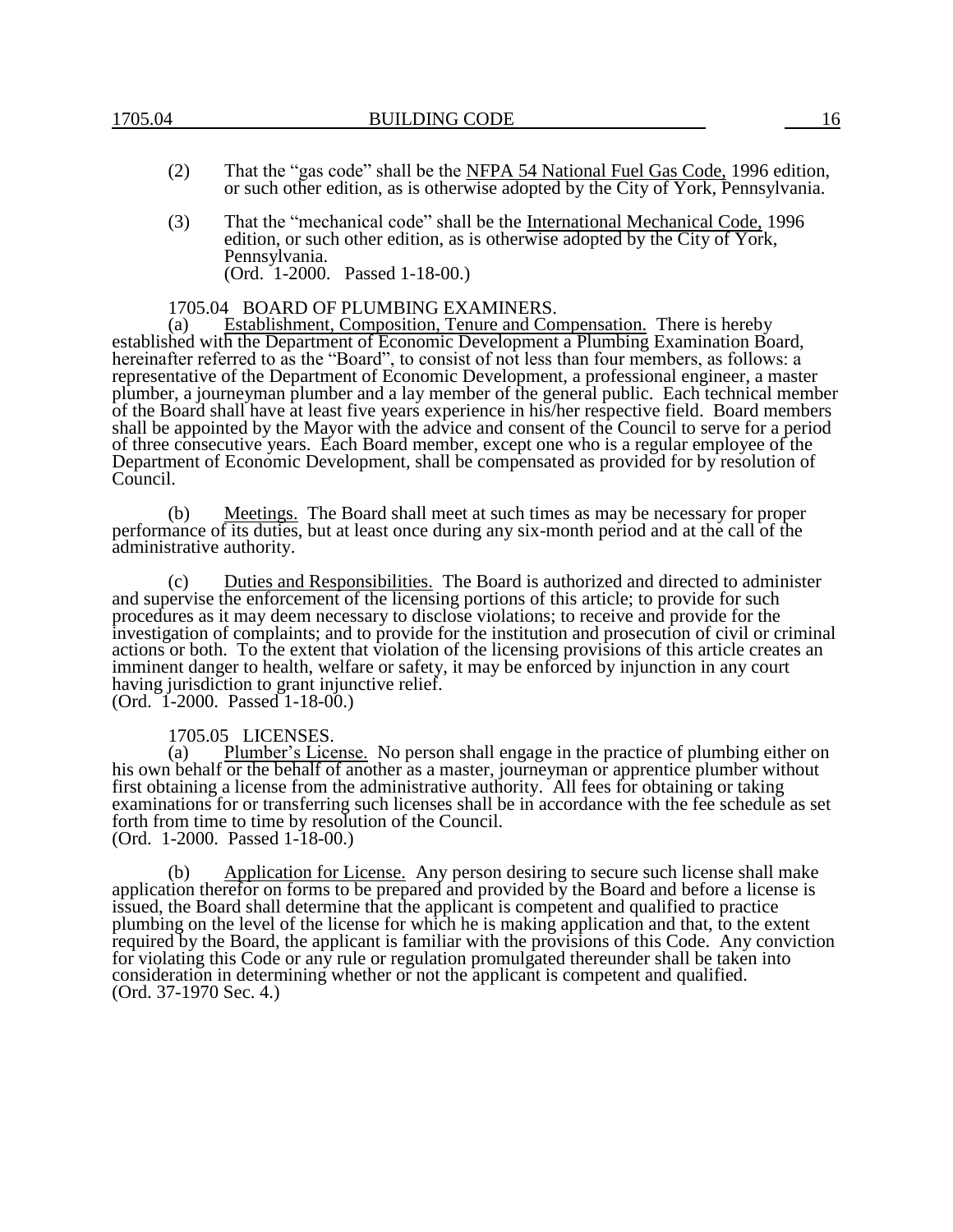(c) Terms of Licenses, Transferability, Fees and Penalty. Every license issued by the administrative authority shall be for a period ending on December 31 next following and shall not be transferable. The fee for such annual license or renewal thereof shall be in accordance with the fee schedule as set forth from time to time by resolution of the Council and such fee shall be paid to the administrative authority before any such license or renewal thereof is issued. If a renewal of a license is not applied for on or before January 31, the license shall be revoked and a new test shall be required for reinstatement. (Ord. 1-2000. Passed 1-18-00.)

(d) Offenses. The practice of plumbing on each separate job by an unlicensed person shall constitute a separate offense.

(e) Plumbing Business. Every person engaged in the business of plumbing shall employ only licensed plumbers in the practice thereof, except that apprentices, helpers and laborers may be employed where all of their work is supervised by one or more licensed plumbers.

 $(f)$  Reciprocity. The Board may grant a license, without examination, upon payment of the stated fees, to a holder of a substantially equivalent license from another jurisdiction upon satisfying itself that the standards and qualifications required by the other jurisdiction are substantially equivalent to those required by it.

Use of Licensee's Name by Another. No person who has obtained a plumber's license shall allow his name to be used by another person either for the purpose of obtaining permits, or for doing business or work under the license. Every person shall notify the Board of the address of his place of business, if any, and the name under which such business is carried on and shall give immediate notice to the Board of any change in either.

(h) Suspension or Revocation. The Board is empowered to suspend or revoke any license issued pursuant to this article after a hearing upon written notice containing grounds therefor, which notice shall be served personally upon the licensee or his agent at least five days prior to such hearing. At such a hearing the licensee shall be given an opportunity to present testimony, oral or written, and shall have the right of cross examination. All testimony shall be given under oath. The Board shall have power to administer oaths, issue subpoenas, and compel the attendance of witnesses. The decision of the Board shall be based upon the evidence produced at the hearing and made part of the record thereof. A person whose license has been revoked shall not be permitted to apply for a new license within one year from the date of revocation. However, the person whose license has been revoked may appeal to the courts and if the decision of the Board is reversed, the license shall be reinstated. A person whose license has been revoked and who is applying for a new license shall be re-examined and pay such fees as are prescribed in subsection (c) hereof.

Re-examination. Any person who fails to pass an examination prescribed by the Board may apply for re-examination after the expiration of thirty days upon payment of a new fee.

(j) Temporary Permit. The Board may issue a temporary license pending examination, provided the applicant holds a similar license from another jurisdiction or other reasons exist therefor which, in the discretion of the Board, merit the issuance of such a permit. Such permit shall not be valid for more than sixty days. (Ord. 37-1970 §4.)